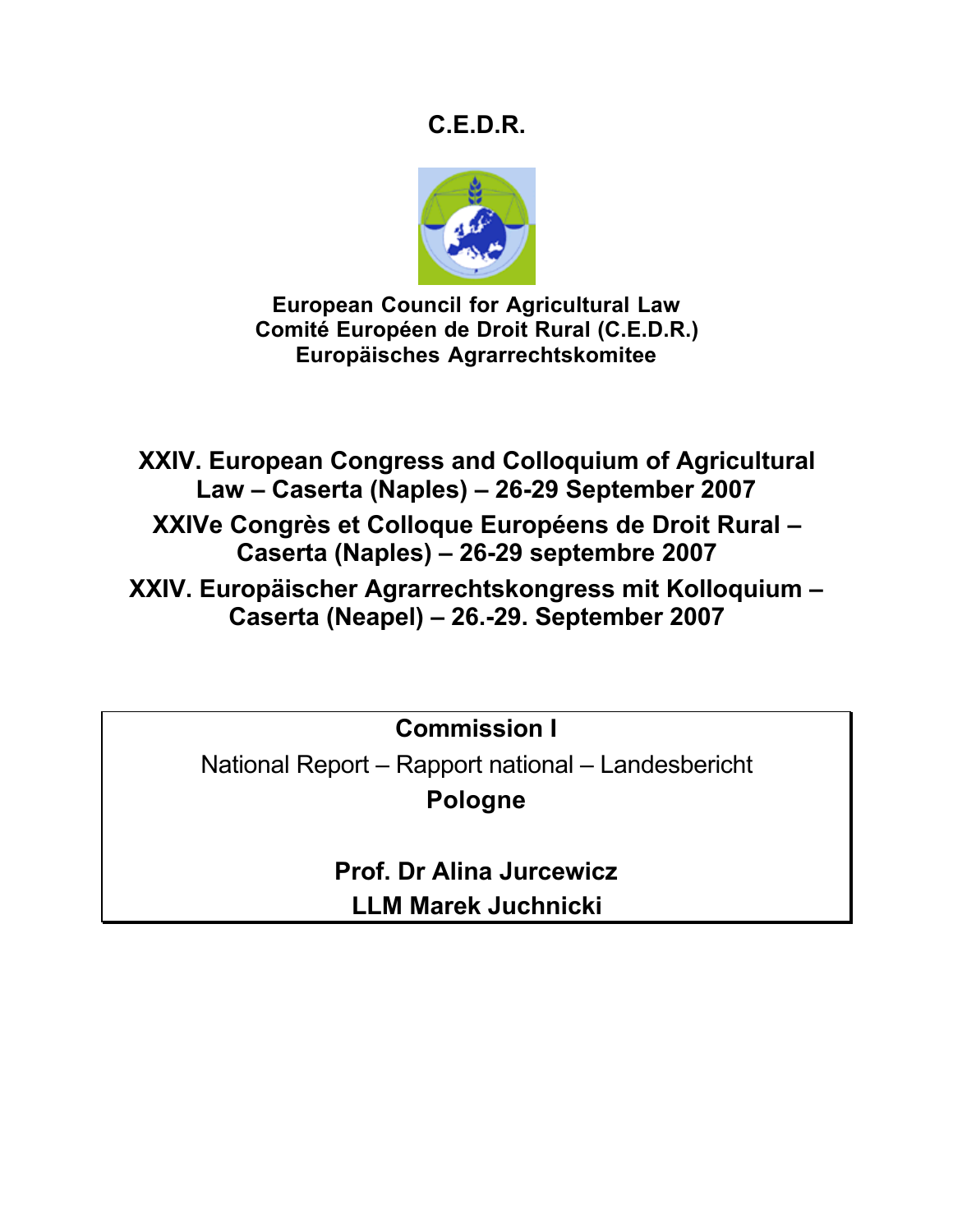# **Commission I Pologne**

## **Prof. dr Alina Jurcewicz LLM Marek Juchnicki**

# **Common Agricultural Policy, New Rules of WTO and Regional Equilibrium**

## I. General Features of Polish Agriculture (Question No.1)

Poland is a country of lowlands: nearly 96% of its territory is located below 350 m. above the sea level. Agricultural land occupies approximately 51% of Poland's territory (the total territory of Poland is 313 thousand  $km^2$ ). Moreover, permanent green land occupies some 12% of the territory. Hence, approximately 63% of Poland's territory is in agricultural use. The total surface of agricultural land is above 19 million hectares, having decreased by over 2 million hectares since 1995. Woods and forests occupy approximately 29% of Poland's territory (as of 2005). In spite of the fact that such acreage makes Poland the third EU country in terms of agricultural resources, following France and Spain, the quality of Polish agricultural land is low: only 25% of Polish agricultural land is classified as soil of good quality (categories I-III of soil).

Agriculture is an important sector of Poland's economy. Following integration of Poland into the European Union, the role of agriculture has become even more important. Poland has got many regions where main economic activities relate to the agricultural sector. The share of agriculture in the global product and in the Gross Domestic Product is at 5.0% and 4.5% respectively (compared to 8.7% and 7% in 1995). The share of agricultural investments in total investments is at 2.2 % (3.3% in 1995).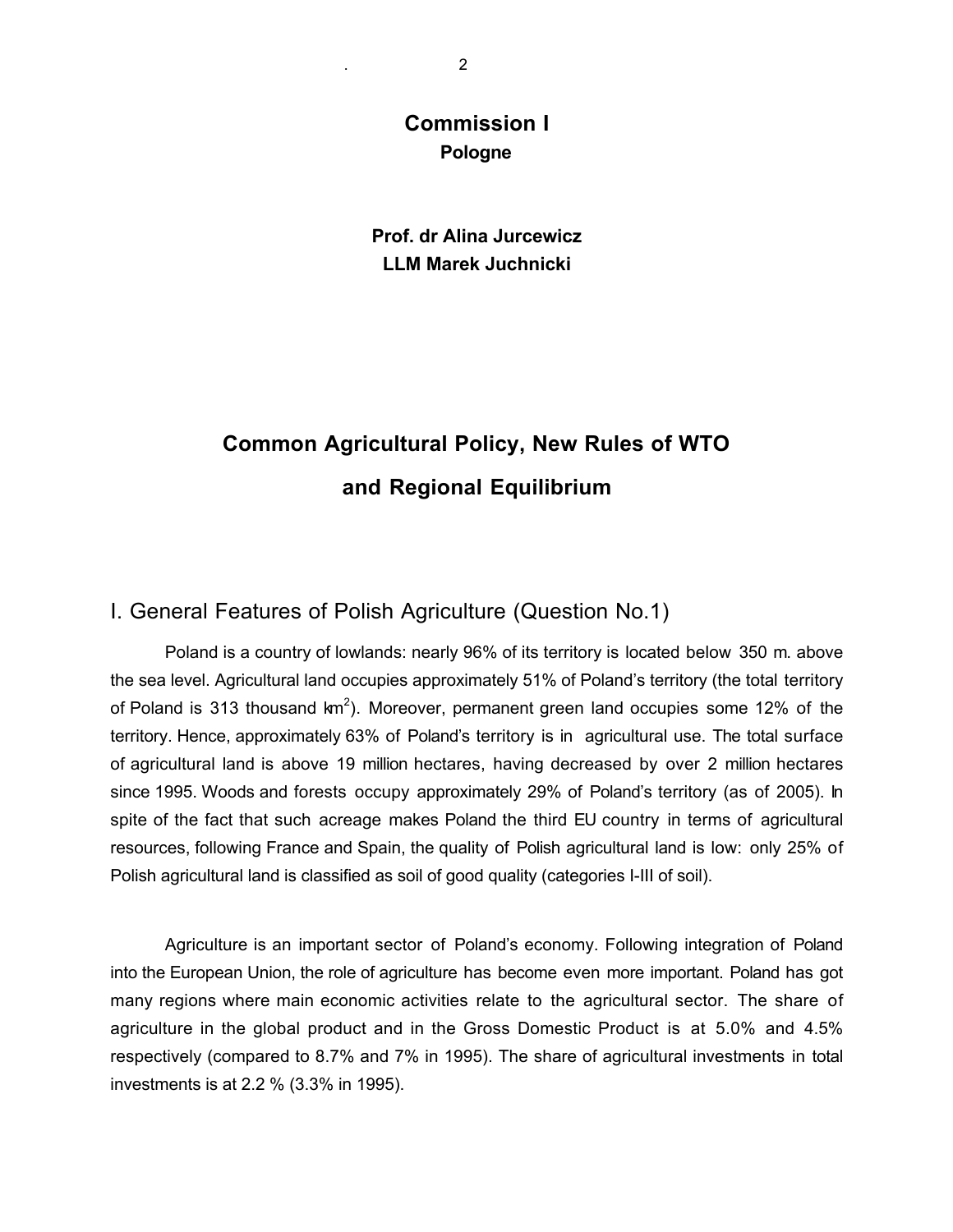## A. Structure of Farms

There are 1.7 million holdings in Poland, with at least 1 hectare of agricultural land, classified as farms. The farm average size has been systematically growing, and currently is amounting to some 10 hectares. Agriculture is different in different regions of Poland in terms of agricultural skills, practices, as well as the quality of soil and water. Traditional way of farming still prevails. Family farms with manifold production are still in majority. Highly specialised farms have got a small percentage share in the total number of farms, and are present only in certain areas of Poland.

The structure of farms in terms of their size is also different in different regions of Poland. All together, small farms between 1-5 hectares exceed 50% of the total number of farms. However, they farm only 20% of the total agricultural land. Farms above 20 hectares (including the biggest ones) are at 6%, but they farm some 35% of the agricultural land. Average farms (5- 20 hectares) are approximately at 35% and farm approximately 46% of the agricultural land. The farm average size also differs from region to region.

The current agricultural structure is, to a large extent, the result of two historical processes: (i) partitions of the Commonwealth of Poland by the three neighbouring countries back in the 18th century [After partitions, Poland as such disappeared from the political map of Europe for more than 120 years to regain independence in 1918], (ii) the communist agricultural reform and re-collonisation of areas included into the Polish territory after the World War II. Taking into consideration certain features due to these historically and socially driven processes, there are four main agricultural regions in Poland, their borders corresponding roughly to the old borders of partitions.

The first region, or actually a group of several administrative regions, so called *voivodships*, is the South-East of Poland. These are areas which used to belong to the Austrian Habsburg Empire. In that region, there is a very strong prevalence of small farms (1-5 hectares). Many of these are part-time farmers who have some non-farming jobs. The average farm size in this region is 3.2 hectares – 5 hectares of agricultural land (in individual voivodships).

The second region is the group of voivodships located in the Eastern part of Central Poland. These areas belonged to Russia during the period of partitions. There the farm structure is more diversified: more fragmented in the Southern part (6.5 – 6.7 hectares), less fragmented in the Northern part (7.3 – 11.2 hectares). That region may be considered a region of farms of average size.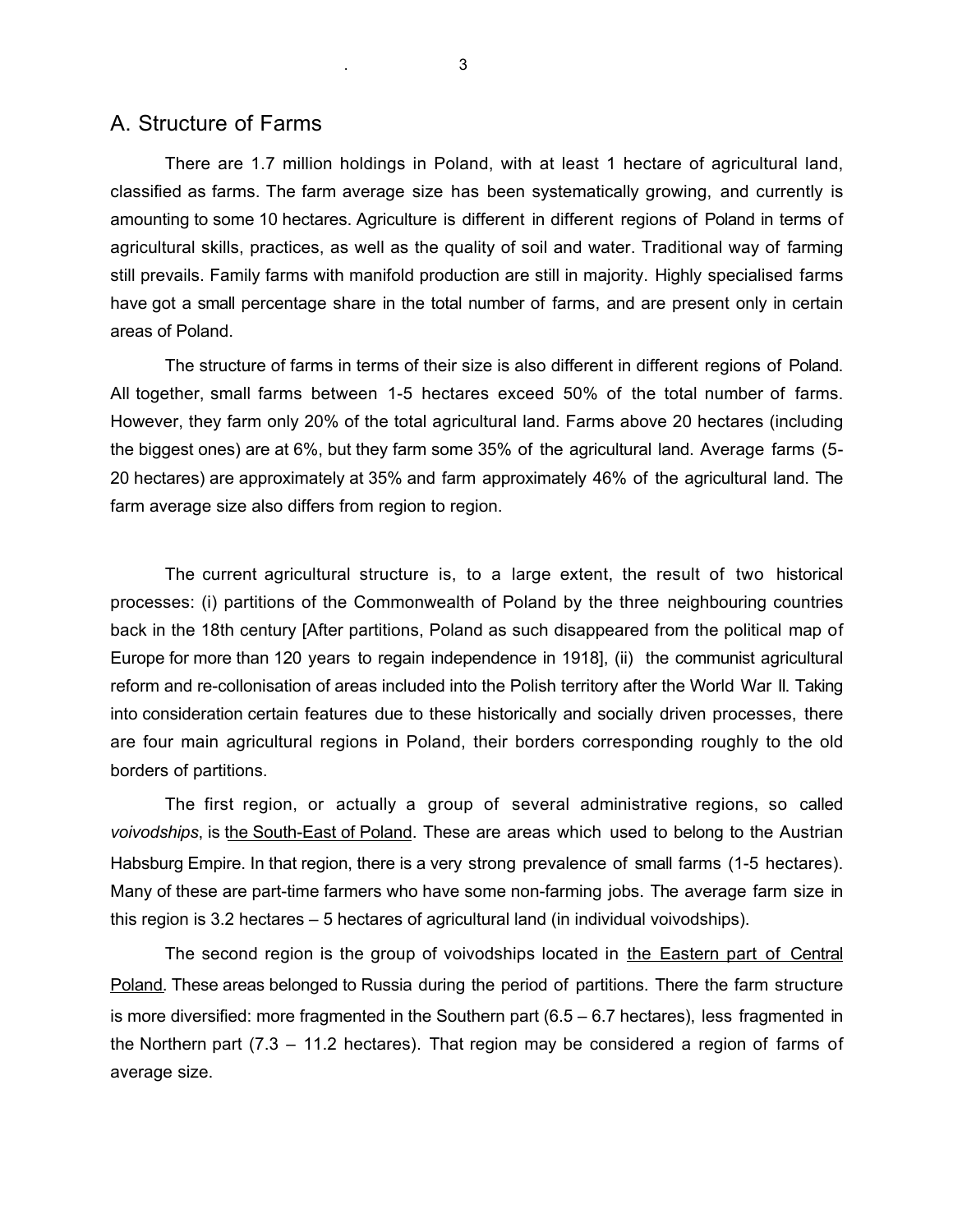The third region is the group of voivodships located in the Western part of Central Poland (the former Prussian partition). Private farms there are well consolidated and characterised by high level of agricultural production. The share of bigger farms in this region is quite high. The average farm size is at  $11. 1 - 12. 5$  ha.

The fourth region is the group of voivodships located in the North and in the West of Poland. These are areas that were included into the Polish territory after the World War II. The average farm size in these voivodships is between  $9.7 - 16.9$  hectares. In spite of arrival of many settlers, the agricultural sector in this region remained to a large extent state-owned and state-managed till the break down of the communist system in 1989, followed by introduction of many political and economic reforms. In the North, especially, state-owned farms had 30-50% of the total agricultural land during the communist period while in other parts of Poland they were insignificant.

Such strong historical influences can also be seen in relation with the volume of farm production: the lowest in the former Russian partition (with some exceptions), the highest in the former Prussian partition.

There have been important changes in the farm size structure since 2002. The number of farms below 20 hectares has decreased (by some 10%), together with the area farmed by such farms, while the number of farms above 20 hectares has increased.

From the point of view of the agricultural market, Polish farms can be divided into three categories: (i) farms which produce only for on-farm consumption (so called *subsistence* farms), (ii) economically strong farms which produce high volumes for the market, (iii) farms which sell some of their production in the market.

The number of farms which produce high volumes for the market notably grew in the years 1992-2005 (from 6. 8% to 16. 1% of the total number of farms).

The process of polarization of Polish farms is clearly advancing.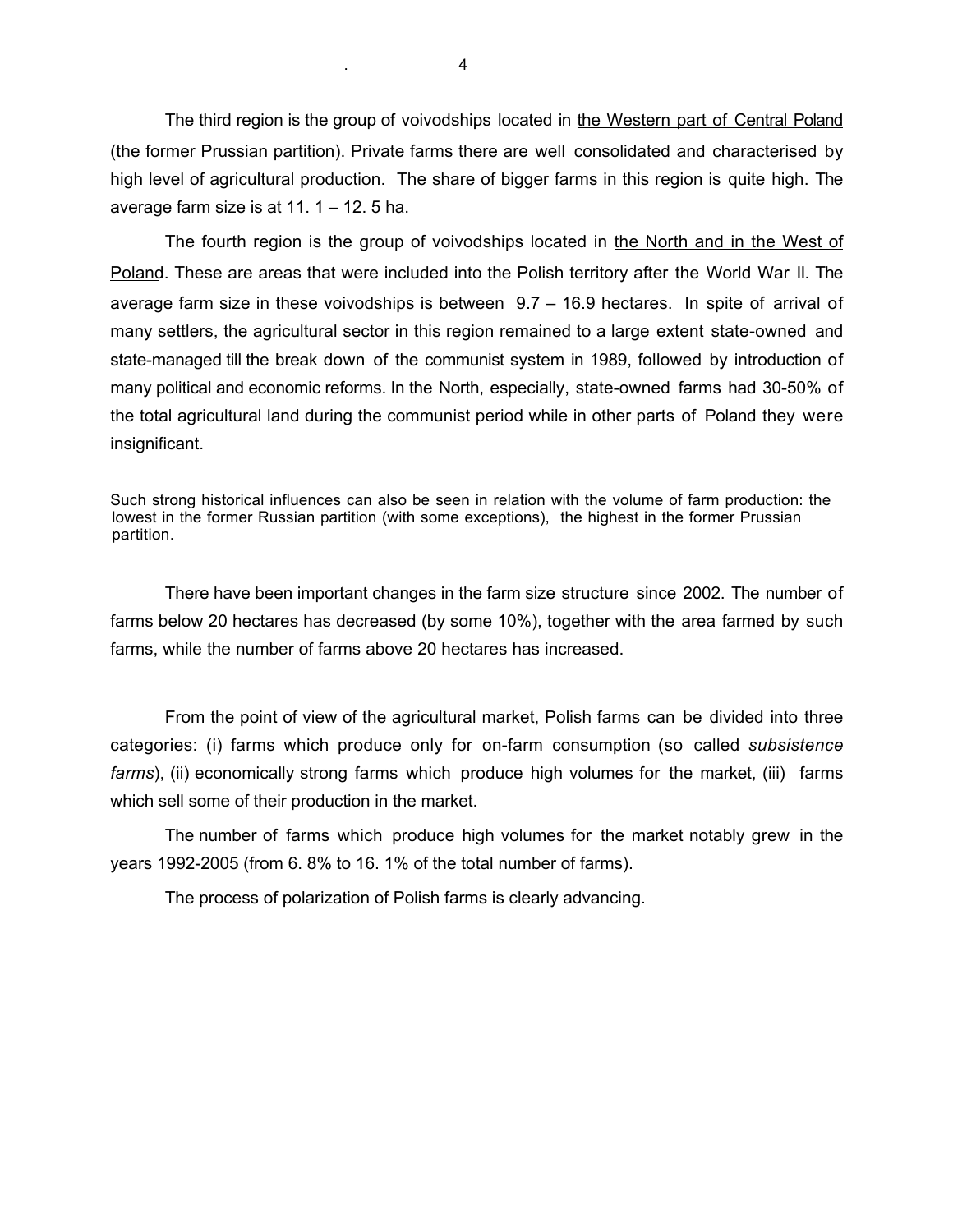## B. Agricultural Production

#### 1. Crop production

Agricultural land in Poland is mainly comprised of arable land (77%), amounting to 12 million hectares (92% in use). Green land is at 21%, fruit-growing at some 2% and the remaining 5% are fallows.

Crop production is an important component of the Polish agricultural sector, including mainly grain, root crops, especially potatoes as well as fruit and vegetables. Thanks to favourable climatic and soil conditions Poland is currently the biggest producer of potatoes and the fourth producer of rape-seed in the European market. Sugar-beet is also traditionally important for Polish agriculture.

## 2. Animal Husbandry

Animal husbandry in Poland, as compared to agriculture in most Member States, is still characterised by small volumes and fragmentation of production.

Production and processing of red meat is one of the biggest sub-sectors of Polish agriculture. Pork and beef is 33% of the total product of Polish agriculture sold off-farm. Milk and eggs are also very important.

The milk-processing sector is undergoing consolidation.

In spite of structural fragmentation in the area of animal husbandry, fast polarization of farms is taking place: while there are still many farms keeping agricultural animals for the sake of on-farm consumption, the growing number of market-oriented farms by increasing the number of animals, increase their share in the total production.

# II. Implementation of the Common Agricultural Policy (Questions No. 2, 3, 4 and 5)

#### **A. CAP Implementation during the Pre-accession Period**

The European Agreement, signed on 16 December 1991 in Brussels (and entered into force on 1 February 1994), has started big reforms of the Polish agricultural legislation. Under the Agreement, Poland committed itself to harmonise Polish future legislation with the Community legislation.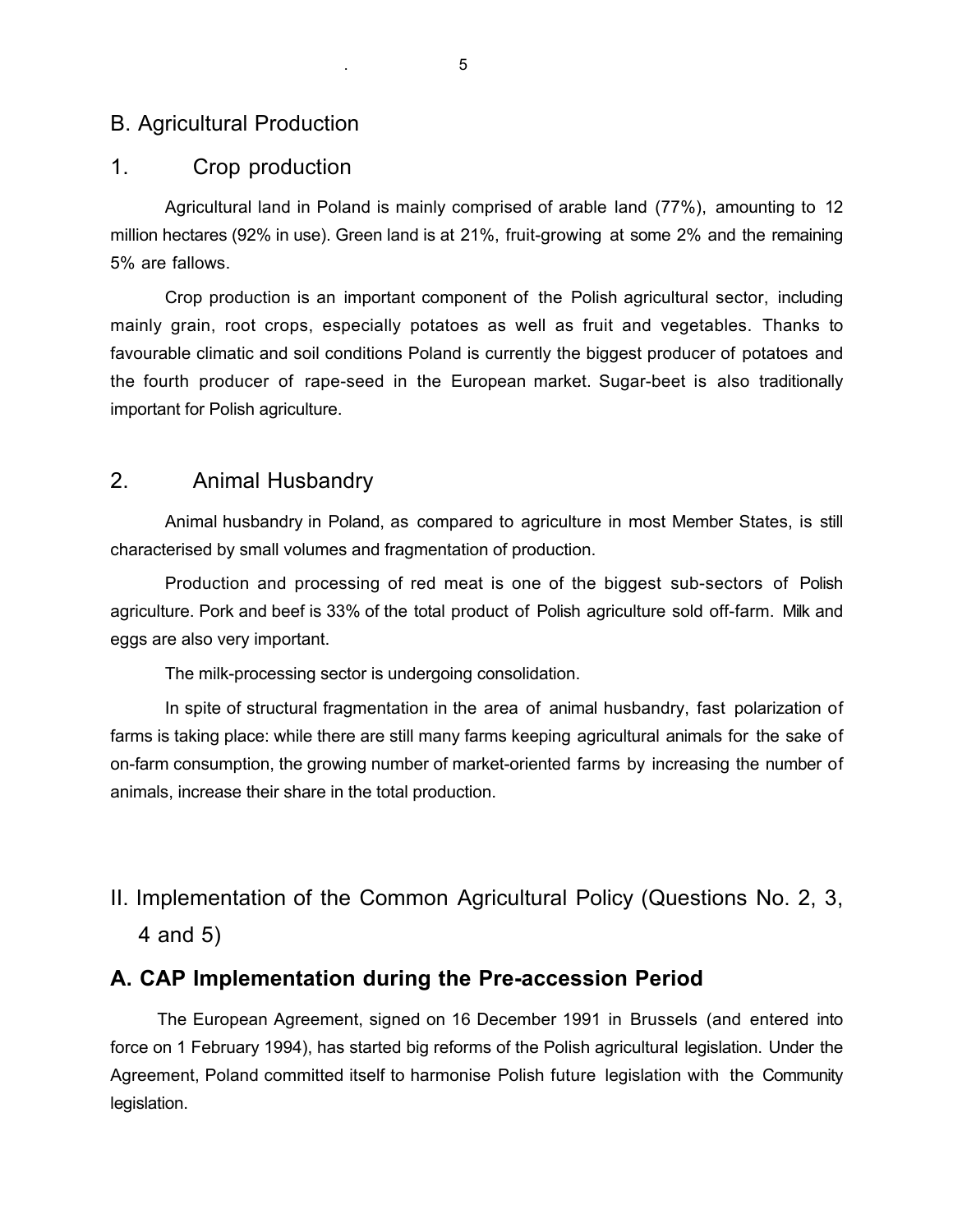However, considering that the Agreement was not settling the question of Poland's membership in the European Union, such commitment had quite a narrow scope in the field of agriculture. It was actually restricted to provisions which either regulate or facilitate free trade in agricultural products.

In 1993 things changed, as following the Copenhagen summit, the European Union opened to Poland the possibility of entry into the EU. Adjustment of Polish law to *acquis communautaire* has become then a condition of the membership.

The scope of adjustment of Polish agricultural legislation has been defined in detail both by the European Union and by Poland (the White Book of the European Commission, the National Plan of Preparation to the Membership in the EU, the National Integration Strategy, 1997 and the Time Schedule of Adjustments of Polish Law to the White Book's Recommendations, 1997).

Legal provisions subjected to such adjustment can be divided into three categories:

First to be adjusted were veterinarian and phytosanitary provisions of technical nature, setting minimum standards for agricultural products in the field of quality, health and hygiene. It was considered a priority to introduce legal solutions that would facilitate free trade in agricultural products between Poland and the Community and guarantee at the same time protection of human health and animal health.

Progress in adoption of the EU standards in this respect was very swift, and soon they were fully adopted or at least well-advanced.

The second group of legal provisions to be adjusted was comprised of provisions regarding common market organisations and interventions, including price interventions. To introduce CAP mechanisms Poland needed to set up a proper administrative and institutional framework.

First of all, it was necessary to establish and accredit paying agencies responsible for disbursement and controlling of spending under CAP schemes. Poland accredited two paying agencies: the Agricultural Market Agency (ARR) responsible for market interventions and the Agency for Restructuring and Modernisation of Agriculture (ARiMR) responsible for structural schemes.

Adjustment to *acquis communautaire* proceeded in a different way in different agricultural markets.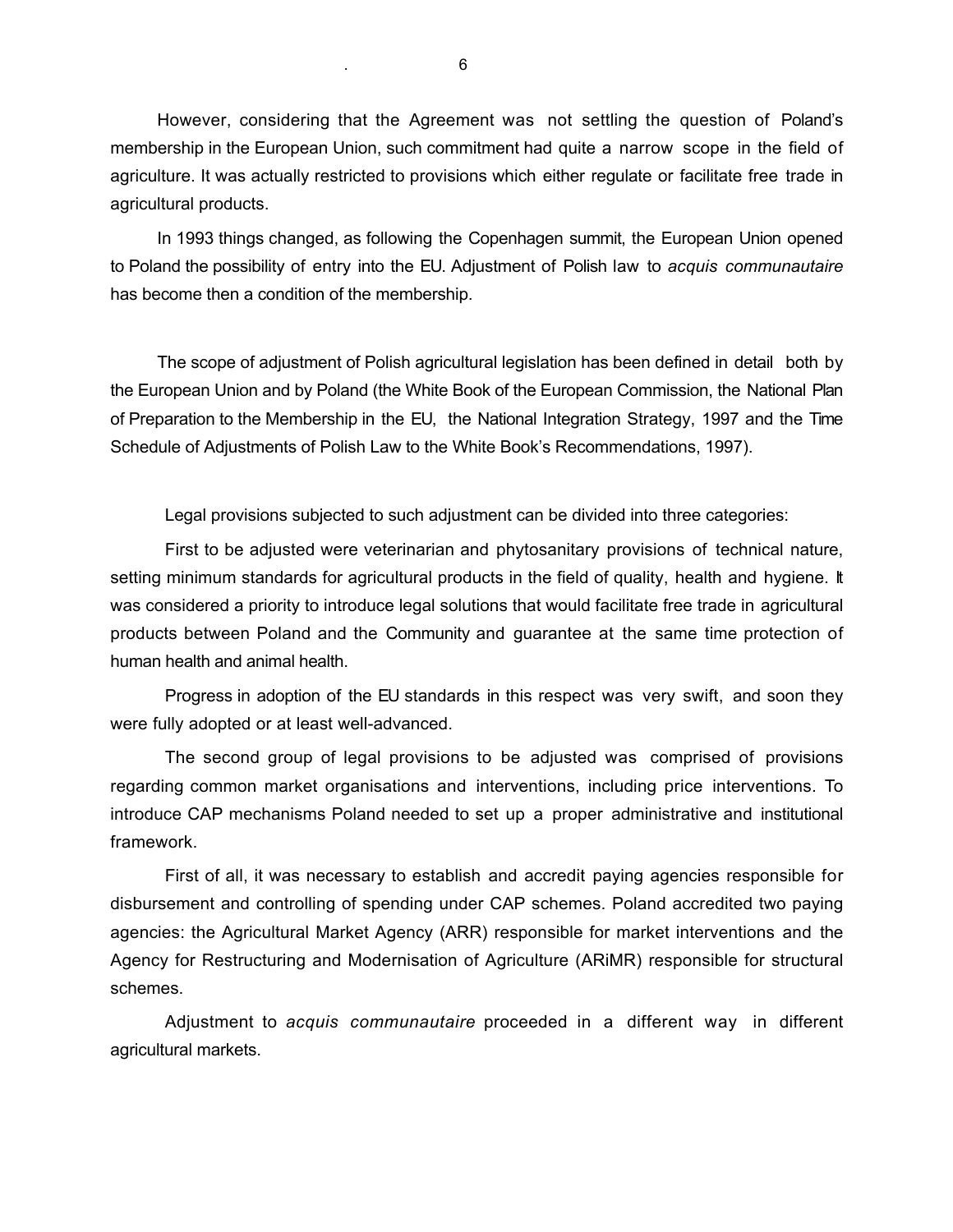The third group was comprised of legal provisions of structural nature, setting the legal framework for modernisation and restructuring of agricultural structures (i.a. early retirement for farmers, afforestation of agricultural land, organisations of producers, etc.).

#### **B. CAP Implementation in the framework of the Accession Treaty**

The Accession Treaty, signed on 16 April 2003 in Athens, has defined fundamental conditions of Poland's membership regarding agricultural and food sectors. Under the Treaty, Poland has basically adopted the entire *acquis communautaire* in the area of agricultural law, with transition periods in some cases. These transition periods are to safeguard Polish agricultural sector in the first years of membership in the EU. They relate to several issues of key importance for Poland, in particular: milk quotas, direct payments, sale of land to foreigners and some issues related to vet/phytosanitary control.

Production quotas, in particular milk quotas and sugar quotas, were tough negotiation items, considering that they were to decide about the future potential of growth.

In the Accession Treaty, Poland's milk quota was set at 9380 thousand tons, i.e. much less than applied for by Poland (13 million tons). Such quota has limited opportunities of growth of this sector, and Polish farmers were punished for exceeding it already in 2006. The Treaty allowed for one year of transition period following Poland's entry into the EU (for allocation of individual quotas to milk producers) during which penalties were not applied to those producers who exceeded their quota.

As regards Poland's sugar quota, it is also much below expectations, and the ratio between Quota A and Quota B is very unfavourable for the future growth of this sector. Quota B for Poland is set at 5%, compared to the average 20% in the old 15 Member States, which means that in future Poland is likely to import sugar from other Member States.

Direct payments were another difficult negotiation item. Following lengthy and tough negotiations with the European Commission, eventually the new Member States received direct payments in the smaller amount than the old Member States. Ten year transition period is foreseen to reach the full amount. Diversification of aid within the enlarged EU is a step back from equal treatment of competitors within the Single Market.

It was originally proposed that direct payments in Poland would be paid at 25% (2004), 30% (2005), 35% (2006) and 40% (2007) of the amount paid in the old Member States, reaching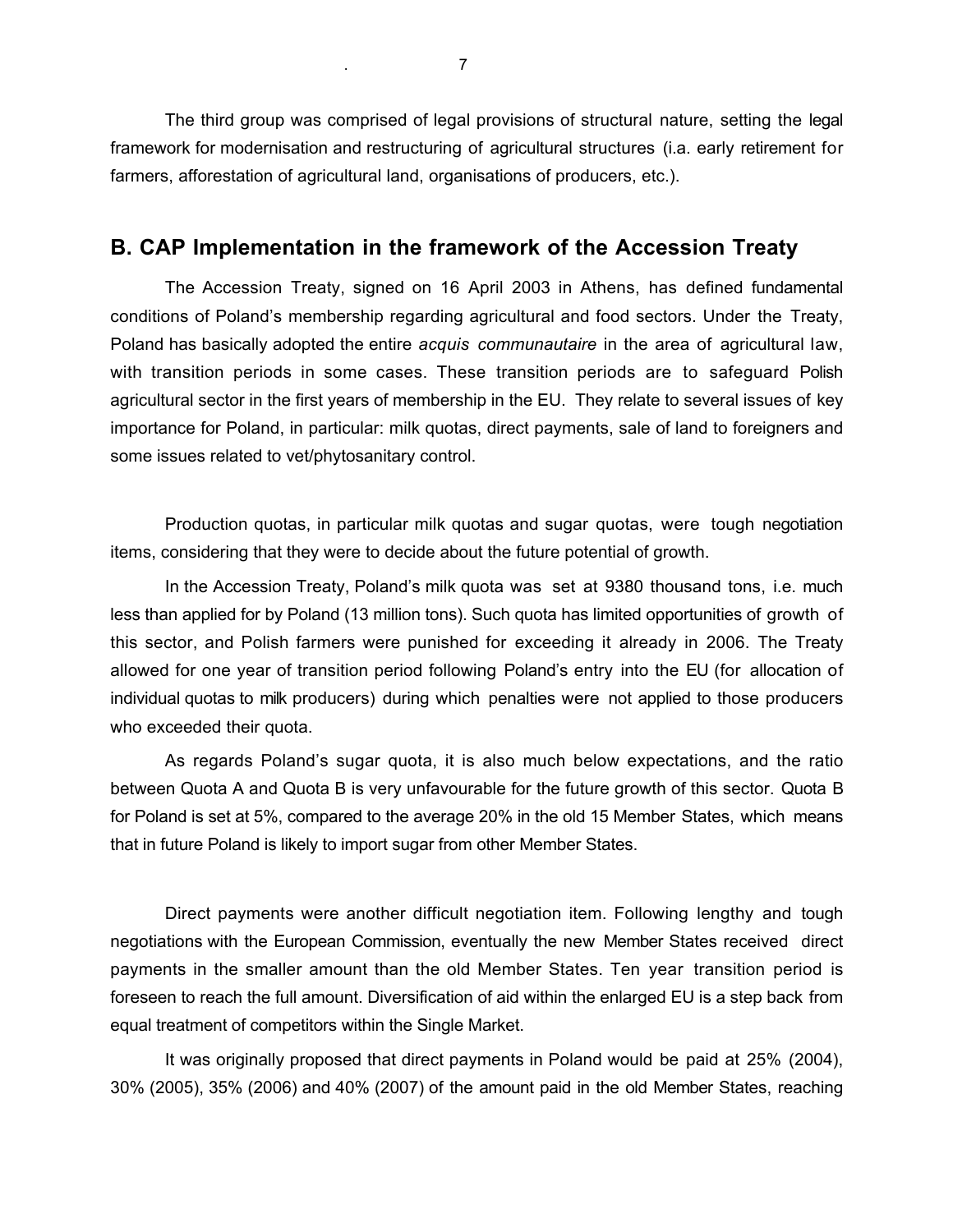100% in 2013. Only later, following Poland's protest, it was agreed that these amounts would be topped up with money from the 2nd pillar and from the state budget.

According to the Treaty, Poland during the first three years of membership (with possibility of extension by another two years till 2008) implemented a mixed system, i.e. Simplified Area Payment System supplemented with additional payments. Under this system there are two categories of payments: related to the acreage of agricultural land, and related to the volume of production.

Farmers receive basic payments for the acreage of agricultural land they farm. These basic payments are not linked to the type of production nor to the production intensity. They are paid also for such crops (e.g. potatoes) which are not subsidised under CAP in the old Member States. Consequently, grain producers receive smaller support as compared to the old Member States, while bigger support is given to extensive production.

Additional payments from EU funds for rural development and from Poland's budget may be paid out only for such types of production which are subsidised in the old Member States (i.a. grain, oil seeds, tobacco, hop, flax, cattle and sheep).

Under the Simplified System there is no obligation of set aside.

Hence, the Simplified System, as compared to the standard system of direct payments, is also supporting crops which are excluded from direct payments in the old Member States. Thus, it is more beneficial for farmers who grow crops excluded from the standard CAP support (in spite of their significant acreage). Polish farms receive these payments also for pastures and meadows used for forage. This way, during the first years of membership support is given to Polish producers of beef and mutton, two products highly supported in the old Member States.

Another important item of negotiations regarding agriculture was transition period for acquisition of agricultural real estate by citizens of other Member States.

Since 1 May 2004, the general principle laid out in the parliamentary act of 24 March 1920, that a foreigner in order to acquire a real estate in Poland, or in order to acquire a share in a company which owns or perpetually leases a real estate in Poland, shall require a permit, does not apply to natural nor legal persons domiciled / having their seat within the European Economic Area (the UE, Island, Norway and Lichtenstein). However, according to the Treaty, during the first 12 years after Poland's entry into the EU (i.e. till 2 May 2016), persons from the European Economic Area shall still apply for permit by the Minister of Interior Affairs and Administration in case of acquisition of an agricultural real estate or a forestry real estate.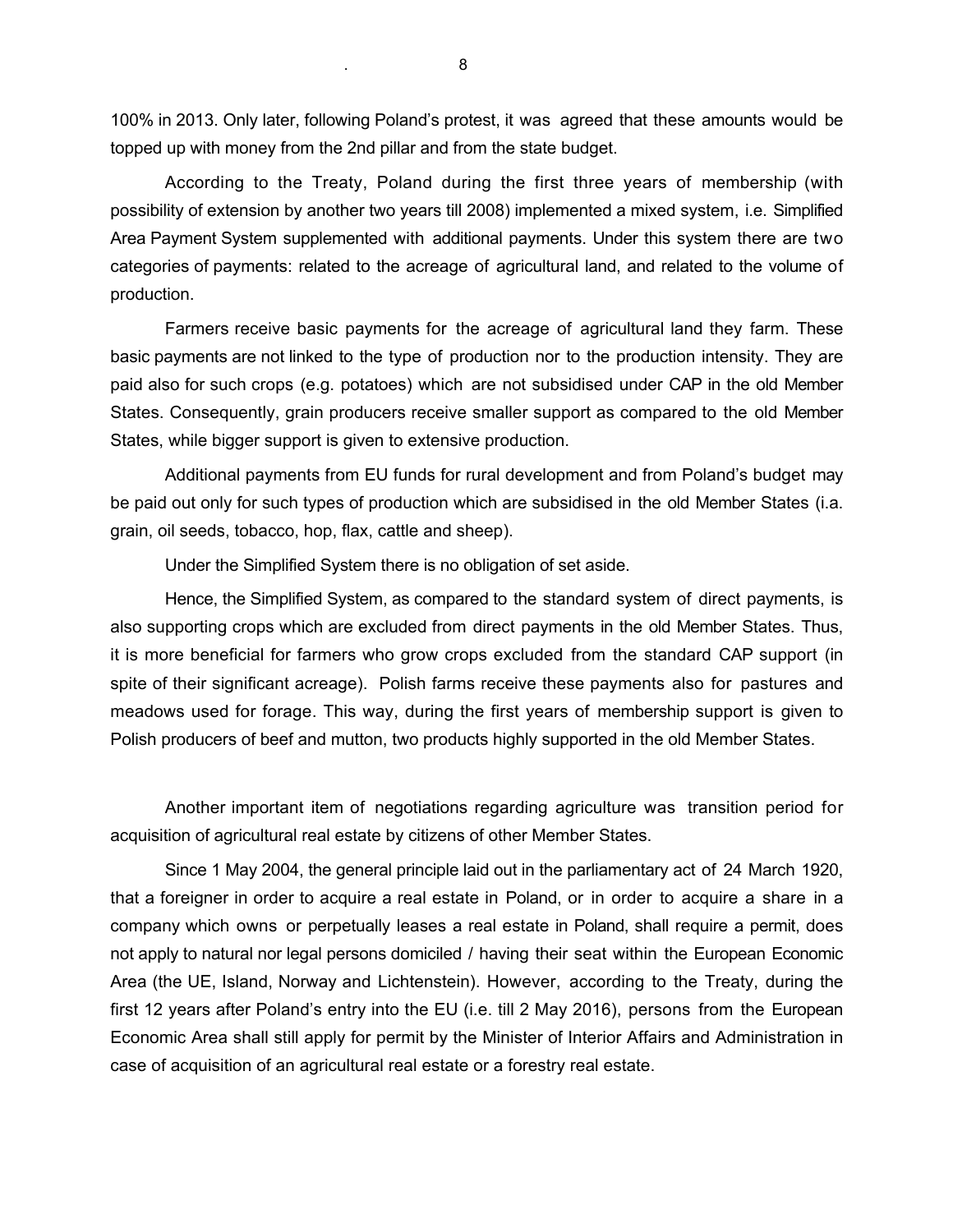The Accession Treaty has defined certain derogations from transition period arrangements. For persons from the European Economic Area the permit is not required in case of acquisition of agricultural real estates located:

- $\circ$  in the North-West of Poland: after 7 years from the signing of the lease agreement by the buyer, if the buyer was personally engaged in farming on that real estate and legally domiciled in Poland;
- $\circ$  in other regions of Poland: after 3 years from the signing of the lease agreement by the buyer, if the buyer was personally engaged in farming on that real estate and legally domiciled in Poland

After the transition period acquisition of agricultural real estates will be subjected to the same rules for citizens of Poland and citizens of other Member States.

Considering that it was difficult for Poland to meet all sanitary and veterinary standards on the date of accession, the Accession Treaty set transition period for adjustment to the EU standards for some milk-processing plants (till the end of 2006), the meat-processing plants (till the end of 2007) and fish-processing plants (till the end of 2006). During the transition period products from such plants could be marketed only in the domestic market.

As regards milk, the Treaty allowed for marketing of milk below the EU standards till 1 May 2007.

# **C. CAP Implementation after 2003 Reform (Questions No. 3 – 5)**

*CAP reform conducted in 2003 referred to the old Member States as they had been implementing CAP before that date.*

Poland, a member of the EU since May 2004, having applied the Simplified System of Area Payment under the Accession Treaty, was not subjected to 2003 CAP reform.

Thus, applying the Simplified System, Poland has never been able to choose among various types of direct payments related to production.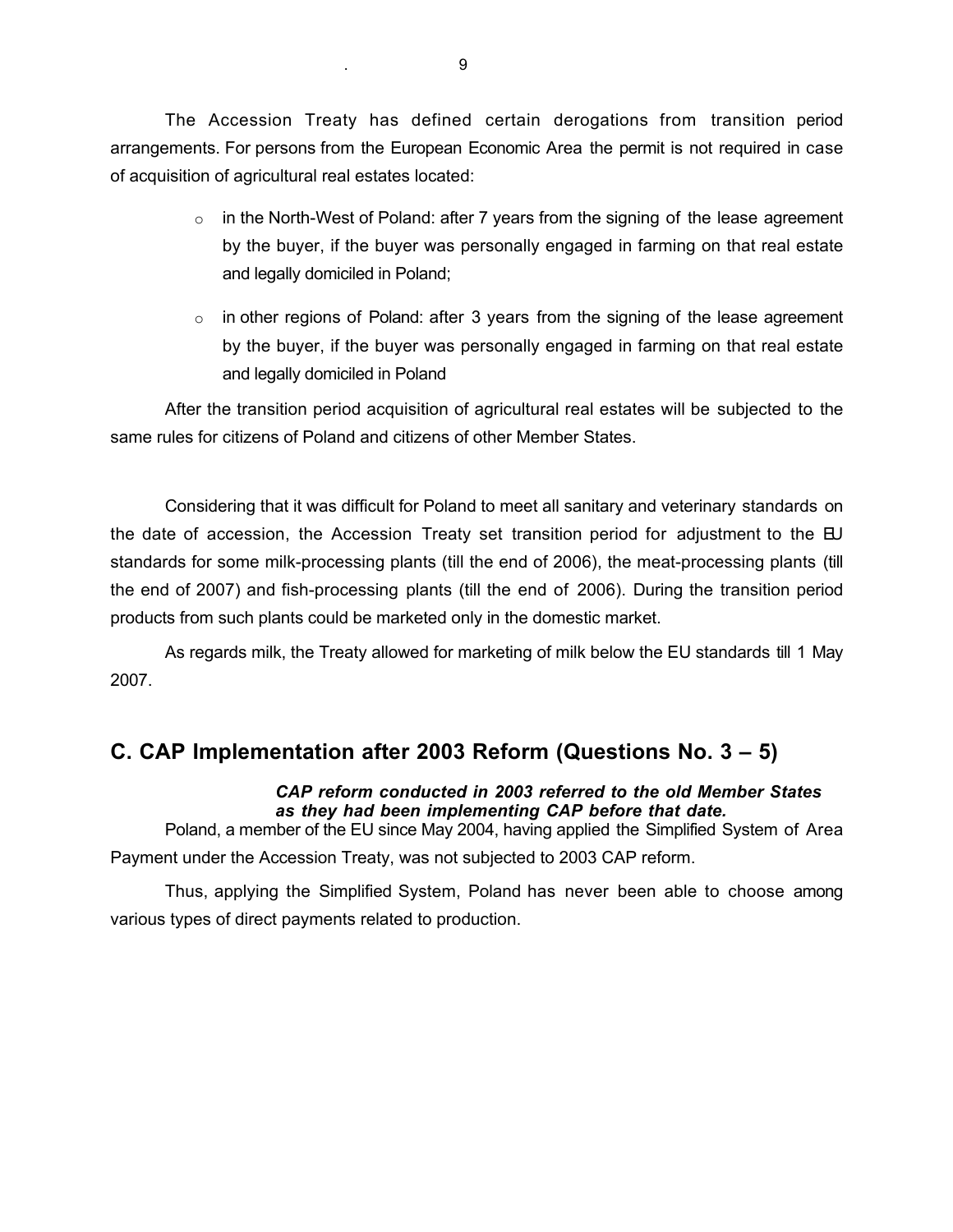#### III. CAP in the context of WTO (Questions No. 6, 7, 8, 9, 10, 11 and 19)

The need to implement GATT/WTO arrangements w as one of main reasons of re-orientation of CAP, i.e. its shift fromsupport of agriculture to support of rural areas.

The deep reform of CAP conducted in the framework Agenda 2000 followed the policy of shifting support from agricultural production to support of farmers' incomes, sustainable development of rural areas, protection of natural environment and high quality of food. The reform has introduced the rural development policy (the second pillar of CAP), i.e. schemes aiming for environmental goals, diversification of economic activities in rural areas and creation of nonfarming jobs.

> *There were proposals during the Quatar Round to stop all export refunds and subsidies alike, including export loans with maturity exceeding 180 days. Other export schemes were proposed to be restricted in order to avoid interferences with international trade in food products. Similar restrictions were proposed to be adopted in relation with state export agencies, particularly in case of their trust practices. Rules regarding aid in the form of food were proposed to be reviewed, to avoid situations in which local products marketed by beneficiaries of that aid were pushed out from the market by such supplies.*

The Community declared its readiness to review and re-design the *Green Box*, i.e. measures which do not interfere with trade in agricultural and food products, or interfere with it minimally, but strongly objected all proposals of termination or reduction of these measures. The reform of CAP initiated in 2003 was aiming at such modification of the Community's aid that would allow for inclusion of the EU schemes into the *Green Box* or into the *Blue Box* (internal measures supporting reduction of production, such as set aside scheme), and not into the *Amber Box* (measures that interfere with free trade).

In the context of WTO negotiations, starting from 2003, the EU has adopted a series of legal provisions allowing for decoupling of direct payments from production, giving more freedom to farmers in their farming choices.

The Single Payment System was to strengthen the EU position in trade negotiations within WTO. Single farm payment and single regional payment, as well as the principle of crosscompliance (linking the award of direct payment with fulfillment of certain requirements and standards) have been introduced. The reform has also introduced so called modulation, i.e. gradual reduction of direct payments by shifting funds from direct payments to rural development, and financial discipline, i.e. reduction of direct payments in those Member States that exceed the CAP expenditure ceiling. *De minimis* principles have been adopted regarding aid for agriculture and fisheries: Member States are allowed to provide such aid in the amount not exceeding  $\epsilon$ 3000 per capita during three years without notification to the European Commission. Funds have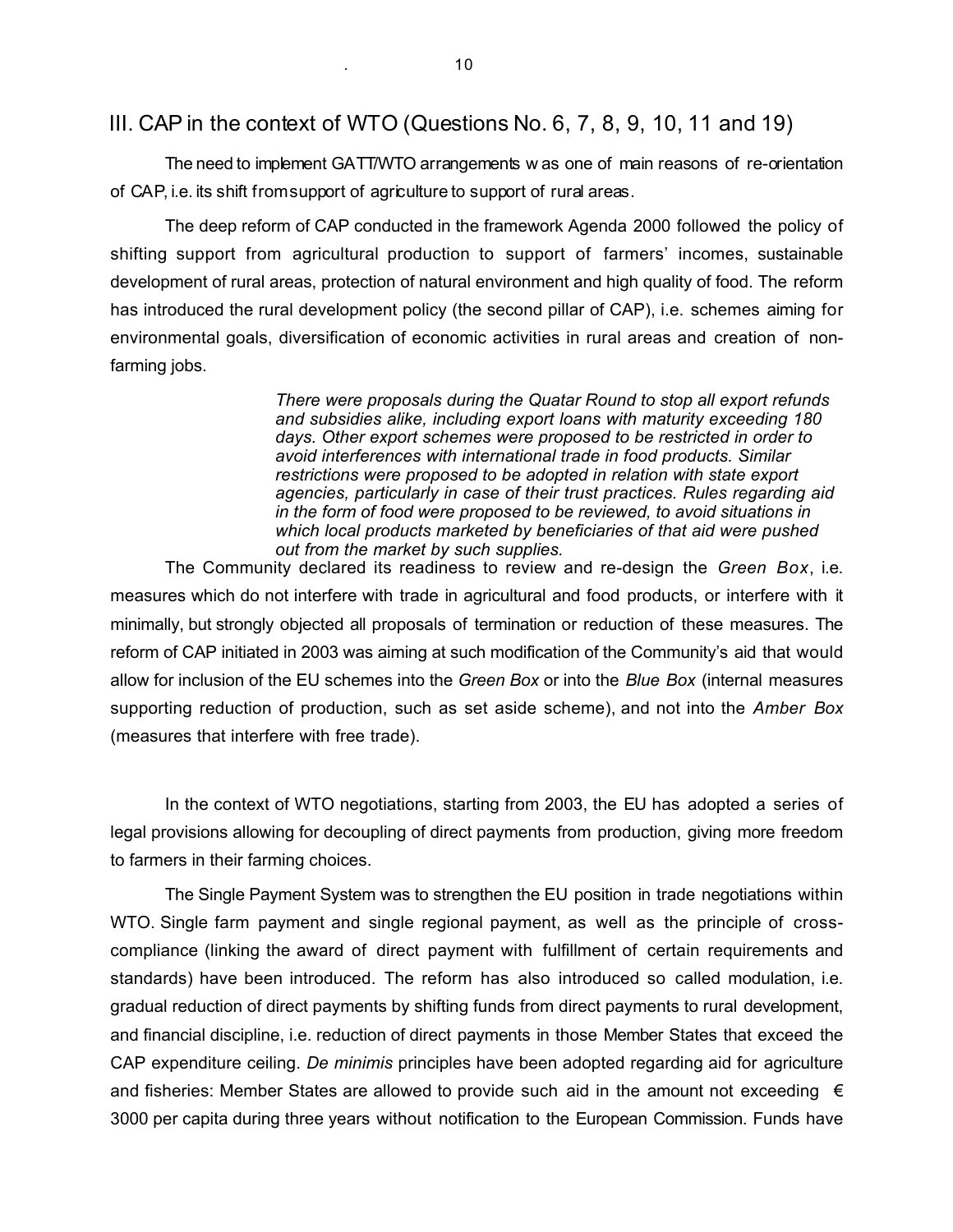been shifted from the first pillar of CAP to the second pillar, and the overall CAP budget has been reduced.

In 2004, the EU trade policy was reviewed in the context of WTO negotiations. CAP reform continued, aiming for increased market-orientation and reduction of CAP-related expenditure, i.a. by means of decoupling. However, in spite of gradual reduction of the scope of aid, and in spite of increased competitiveness of EU agriculture in the world market, the EU continued to have big surpluses of certain agricultural products. According to WTO, the level of protection of the EU agriculture was still high, as EU tariffs for agricultural products were on average at 10-16.5%, the share of aid in incomes of EU farmers was at 36%, while CAP-related expenditure was exceeding 40% of the EU budget.

Doha negotiations were suspended in 2006 due to disagreement between the parties, slowing down the process of liberalisation of trade in agricultural and food products, intended to support the growth of developing countries.

The European model of agriculture, described in the strategy of the Community for the years 2007-2013, is based on the model of sustainable agriculture which embraces three components: (i) farming and food-processing, (ii) protection of natural environment and (iii) development of rural areas. Following CAP reforms and adoption of the concept of sustainable agriculture, the Community is now shifting its assistance from support of incomes (common market organisations, access to the internal market, export subsidies) to support of development of rural areas. Nevertheless, some WTO members consider that the EU model is still a protectionist one, as CAP tools continue to privilege the EU internal agricultural production and to protect the EU internal market from imports of agricultural products.

#### Questions No. 7 - 10

As regards CAP implementation after 2003, it has to be reminded that according to Annex II, Article 1b, paragraphs 9 and 11 to Poland's Accession Treaty (Official Journal L 236 of 22.09.2003), till the end of 2008 (with possibility of extension by the European Commission, if introduction of the standard system of direct payments is deemed impossible), our country is not subjected to principles laid out in Regulation 1782/2003 (with later amendments), hence rules brought about by 2003 reform do not apply to Poland.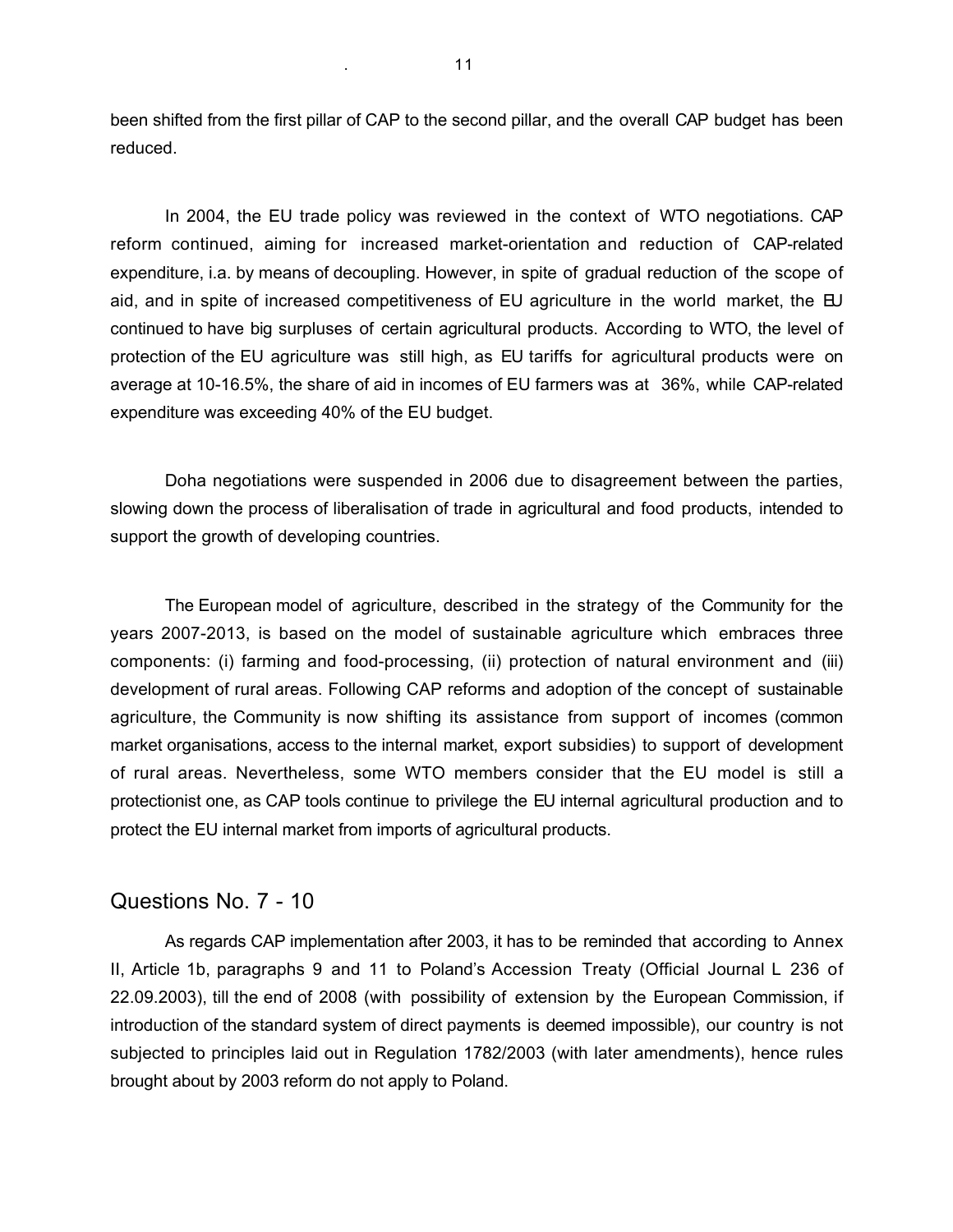#### Question No. 11

Considering disproportions in development of agriculture between different Member States, and between different regions of the European Union, created i.a. by uneven redistribution of the Community resources which CAP has been directing (unevenly) to various agricultural subsectors, it has to be said that the EU membership in GATT/WTO has got certain positive impact on regional equilibrium within the EU.

In the context of WTO negotiations, the EU has been systematically shifting funds to support more sustainable development of rural areas. In line with Marrakech arrangements, under the second pillar growing funds are being allocated to protection of natural environment, food quality and safety, animal welfare, etc. (*Green Box*).

Secondly, WTO impact is reflected in re-orientation of support directed to agriculture: from indirect forms (prices) to direct ones.

WTO impact on Polish trade in agricultural and food products within the Community has been indirect. The real and direct impact on this trade has been exerted by the outcome of accession negotiations regarding production quotas, especially the milk quota and the sugar quota. Although these issues are regulated by the Community law, while allocating national quotas the EU was applying the principle of equilibrium in individual agricultural markets.

## IV. Regional Arrangements (Questions 12 – 18).

With its entry into the EU, Poland ceased its membership in regional trade organisations. Since 1 May 2004, Poland's trade relations, including trade in agricultural and food products, with third countries are subjected to regulations and agreements signed by the European Union.

In the nineties Poland was a member of CEFTA (Central European Free Trade Agreement), an organisation which aim was to improve co-operation in our region of Europe. After the fall of communism and liquidation of The Council for Mutual Economic Assistance (COMECON), there was a crisis in co-operation and trade between countries of Central and Eastern Europe, while on the other hand there were many factors favouring such co-operation: the market of some 65 million consumers, a similar consumption model, similar demand and natural geographic closeness.

Since early nineties, three countries have been particularly active, both politically and economically: Poland, the Czechoslovakia and Hungary. In February 1991, in Visegrad, these three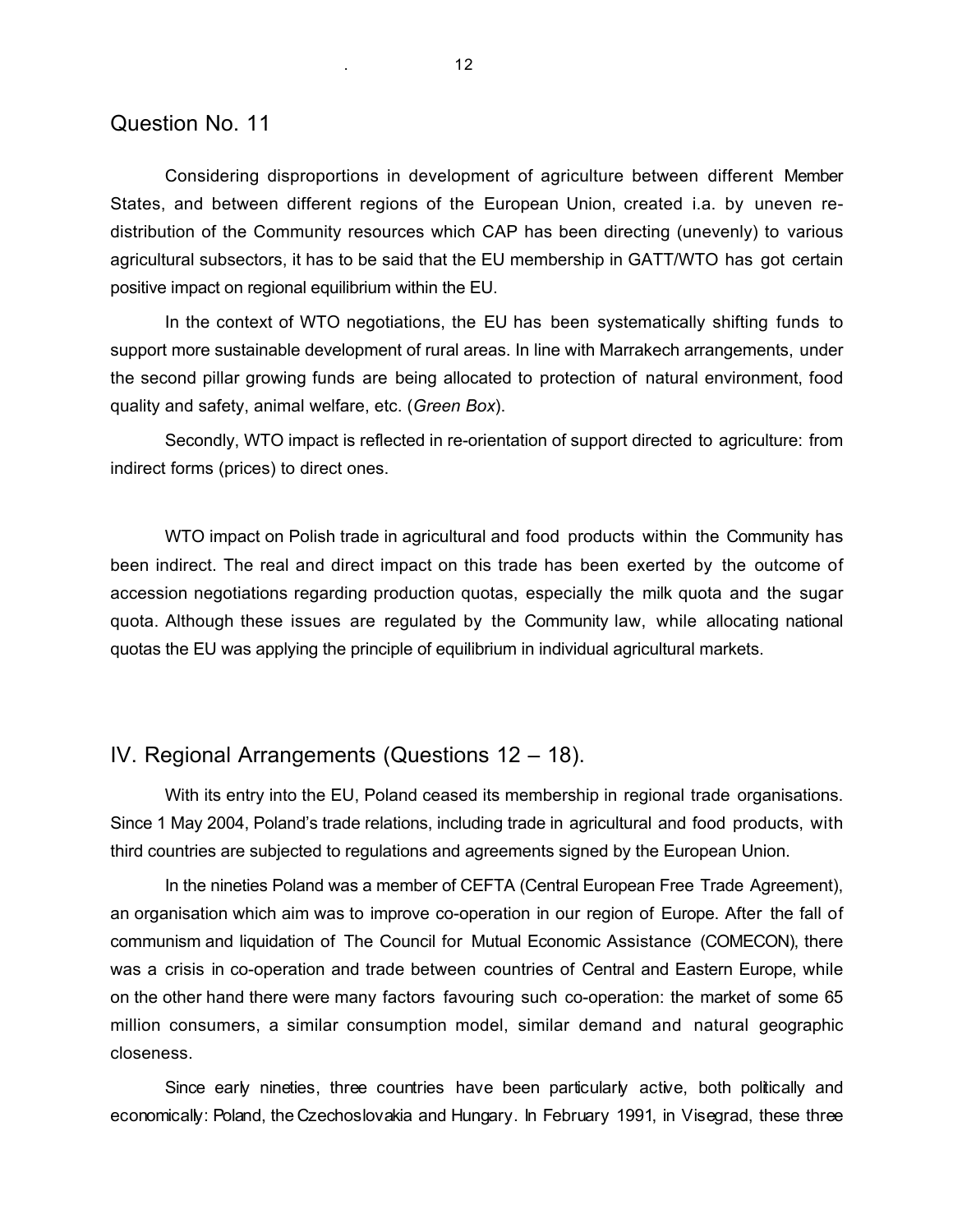countries signed a declaration of co-operation during the European integration process (so called Visegrad Triangle). It w as then decided that such co-operation w ould take the form of consultations, w ithout any institutional framew ork (w hich w ere proposed by the Polish side). The parties to the declaration obligated themselves to eliminate trade barriers and to harmonise activities aiming for integration w ith European economic structures.

The follow ing step w as made in December 1992 w hen new CEFTA w as signed in Kraków between Poland, the Czech Republic, Hungary and the Slovak Republic. In 1996 CEFTA w as joined by Slovenia, in 1997 by Romania, and in 1999 by Bulgaria.

CEFTA w as based on the follow ing rules:

- creation of free trade area for all categories of industrial, agricultural and food products
- gradual elimination of trade barriers (tariffs, import quotas, levies, internal taxes w hich discriminate free trade)
- adoption of the time schedule of liberalisation.

CEFTA was based on the principle of symmetry and equivalency of mutual benefits. Transition period proceeding full liberalisation of trade was planned to take 8 years. Actually, CEFTA free trade area was to apply to industrial products only. In relation with agricultural and food products only limited liberalisation was foreseen. As regards trade in agricultural products, regulations of the Visegrad Group remained into force, protecting the three countries from external competitors, while each country was entitled to carry out its own agricultural policy. Thus, in the field of agriculture the principle of *standstill* (banning introduction of new tariffs and similar measures, and rising the existing ones) has never been enforced.

Generally, it can be said that CEFTA has exerted positive influence on the economic growth of its member countries. The agreement has stimulated economic co-operation and trade, especially in case of agricultural and food products. In 1997, the overall turnover of trade in agricultural and food products w as at 2.4 billion of US dollars, and compared to 1994 increased by tw ice. As regards CEFTA agricultural trade w ith Member States of the EU, its balance w as negative. CEFTA biggest trade partner w as Russia (as w ell as Byelorussia and Ukraine for Poland). Within CEFTA Hungary and the Czech Republic w ere the biggest exporters w hile Slovenia and Poland w ere the biggest importers. As regards trade in agricultural and food products, grain w as ranked the first, follow ed by oils and fats, processed fruit and vegetables, soft drinks and alcohol beverages, meat, sugar and processed-meat products.

#### Question No. 15

CEFTA should be seen as a consequences of the series of Association Treaties signed by Central and Eastern European countries w ith the EU. It w as aiming at stimulation of their active economic integration into the EU. In order to join CEFTA, each country had to sign bilateral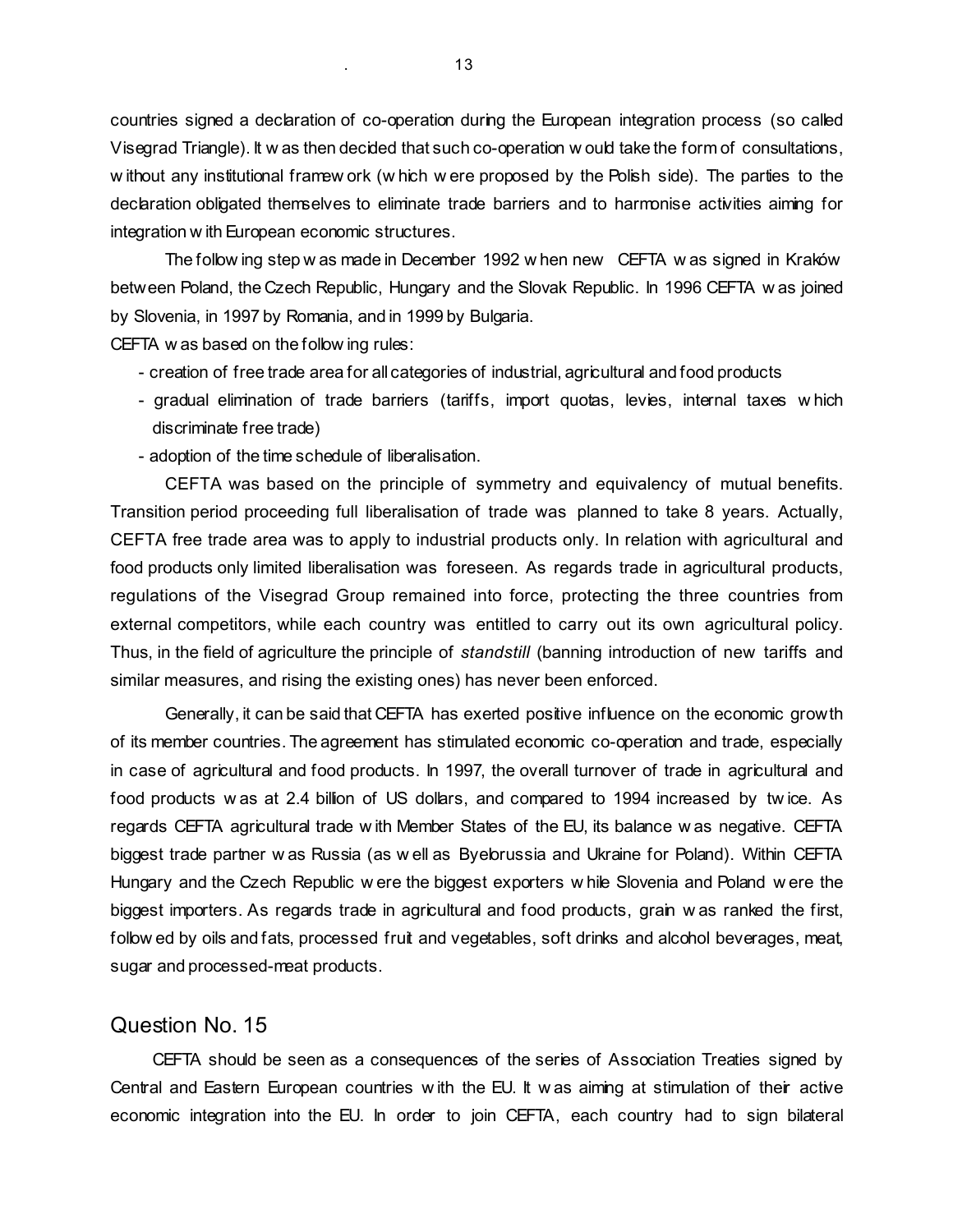agreements w ith all CEFTA members, make association/trade arrangements w ith the EU and be a member of WTO. The aimof Association Treaties w as to provide technical and financial assistance to countries on their w ay to the European integration and to set a framew ork for their future accession. CEFTA should be considered a foreground of the future membership these countries in the European Union w hich facilitated their adjustment and accession into the EU.